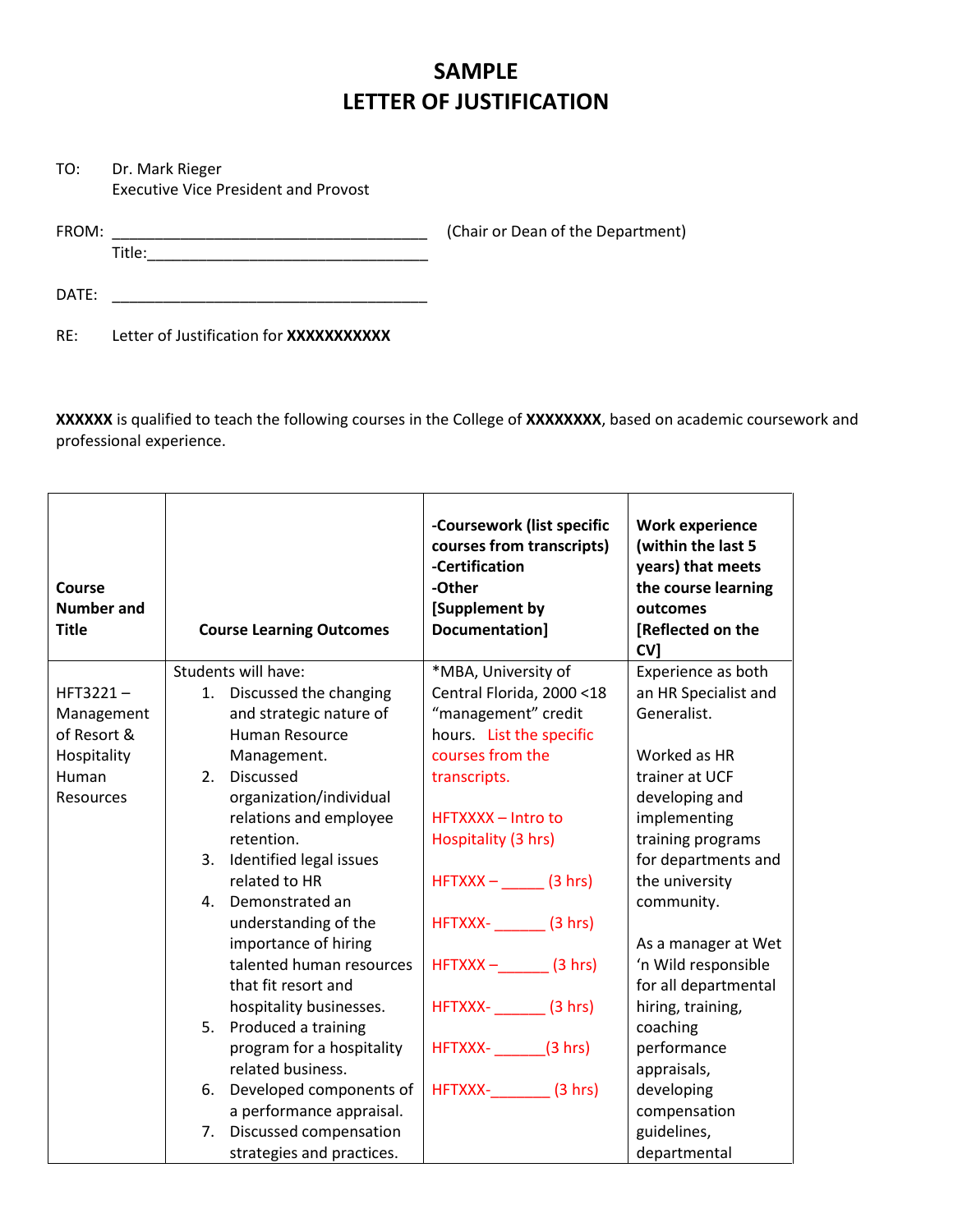|                             |                                                          |                                                  | culture and<br>communications,<br>lay-offs, leaves,<br>promotions and<br>firings for multiple<br>operational areas.<br>Experience at<br><b>Universal Studios</b><br>including training,<br>coaching,<br>performance<br>appraisals.<br>MBA included a<br>specialization in HR. |
|-----------------------------|----------------------------------------------------------|--------------------------------------------------|-------------------------------------------------------------------------------------------------------------------------------------------------------------------------------------------------------------------------------------------------------------------------------|
| $HFT3757-$<br>Principles of | At the completion of this course,<br>students will have: | <b>HFTXXXX - Intro to</b><br>Hospitality (3 hrs) | As an operations<br>manager at both                                                                                                                                                                                                                                           |
| Event                       | Utilized common special<br>1.                            |                                                  | Wet n' Wild and                                                                                                                                                                                                                                                               |
| Management                  | event terminology.                                       | $HFTXXX -$ (3 hrs)                               | <b>Universal Studios</b>                                                                                                                                                                                                                                                      |
|                             | Described responsibilities<br>2.                         |                                                  | responsible for the                                                                                                                                                                                                                                                           |
|                             | of an event manager or<br>planner.                       | HFTXXX- (3 hrs)                                  | execution of certain<br>elements and events                                                                                                                                                                                                                                   |
|                             | Identified the 5 W's (Who,<br>3.                         | $HFTXXX -$ (3 hrs)                               | that were scheduled                                                                                                                                                                                                                                                           |
|                             | What, When, Where,                                       |                                                  | in the parks, as well                                                                                                                                                                                                                                                         |
|                             | Why) of an event.                                        | HFTXXX- ________ (3 hrs)                         | as communication                                                                                                                                                                                                                                                              |
|                             | Developed goals and<br>4.                                |                                                  | with the guests                                                                                                                                                                                                                                                               |
|                             | objectives for a special                                 | HFTXXX- (3 hrs)                                  | regarding their event                                                                                                                                                                                                                                                         |
|                             | event.<br>Identified 3 local event<br>5.                 |                                                  | details.                                                                                                                                                                                                                                                                      |
|                             | suppliers/vendors, at least                              | HFTXXX- (3 hrs)                                  |                                                                                                                                                                                                                                                                               |
|                             | one caterer providing                                    |                                                  |                                                                                                                                                                                                                                                                               |
|                             | food and beverage.                                       |                                                  |                                                                                                                                                                                                                                                                               |
|                             | Developed a timeline for<br>6.                           |                                                  |                                                                                                                                                                                                                                                                               |
|                             | event planning and a                                     |                                                  |                                                                                                                                                                                                                                                                               |
|                             | schedule of events.                                      |                                                  |                                                                                                                                                                                                                                                                               |
| HFT3770-                    | At the completion of this course,                        | HFTXXXX - Intro to                               | Developed course                                                                                                                                                                                                                                                              |
| Cruise Line                 | students will have:                                      | Hospitality (3 hrs)                              | with the executive                                                                                                                                                                                                                                                            |
| Operations &                | Experienced the<br>1.                                    |                                                  | team at Disney                                                                                                                                                                                                                                                                |
| Management                  | contemporary cruise                                      | $HFTXXX -$ (3 hrs)                               | Cruise Line.                                                                                                                                                                                                                                                                  |
|                             | experience.                                              |                                                  |                                                                                                                                                                                                                                                                               |
|                             | 2. Compared the different                                | HFTXXX- (3 hrs)                                  | Published academic                                                                                                                                                                                                                                                            |
|                             | cruise categories in the<br>industry.                    | $HFTXXX -$ (3 hrs)                               | research in Tourism<br>Management and                                                                                                                                                                                                                                         |
|                             | 3. Examined the laws,                                    |                                                  | Tourism Analysis.                                                                                                                                                                                                                                                             |
|                             | regulations and regulatory                               | HFTXXX- (3 hrs)                                  |                                                                                                                                                                                                                                                                               |
|                             | bodies impacting the                                     |                                                  |                                                                                                                                                                                                                                                                               |
|                             | cruise line industry.                                    | HFTXXX- (3 hrs)                                  |                                                                                                                                                                                                                                                                               |
|                             | Defined the different<br>4.                              |                                                  |                                                                                                                                                                                                                                                                               |
|                             | operational areas of the                                 | HFTXXX-LAND<br>(3 hrs)                           |                                                                                                                                                                                                                                                                               |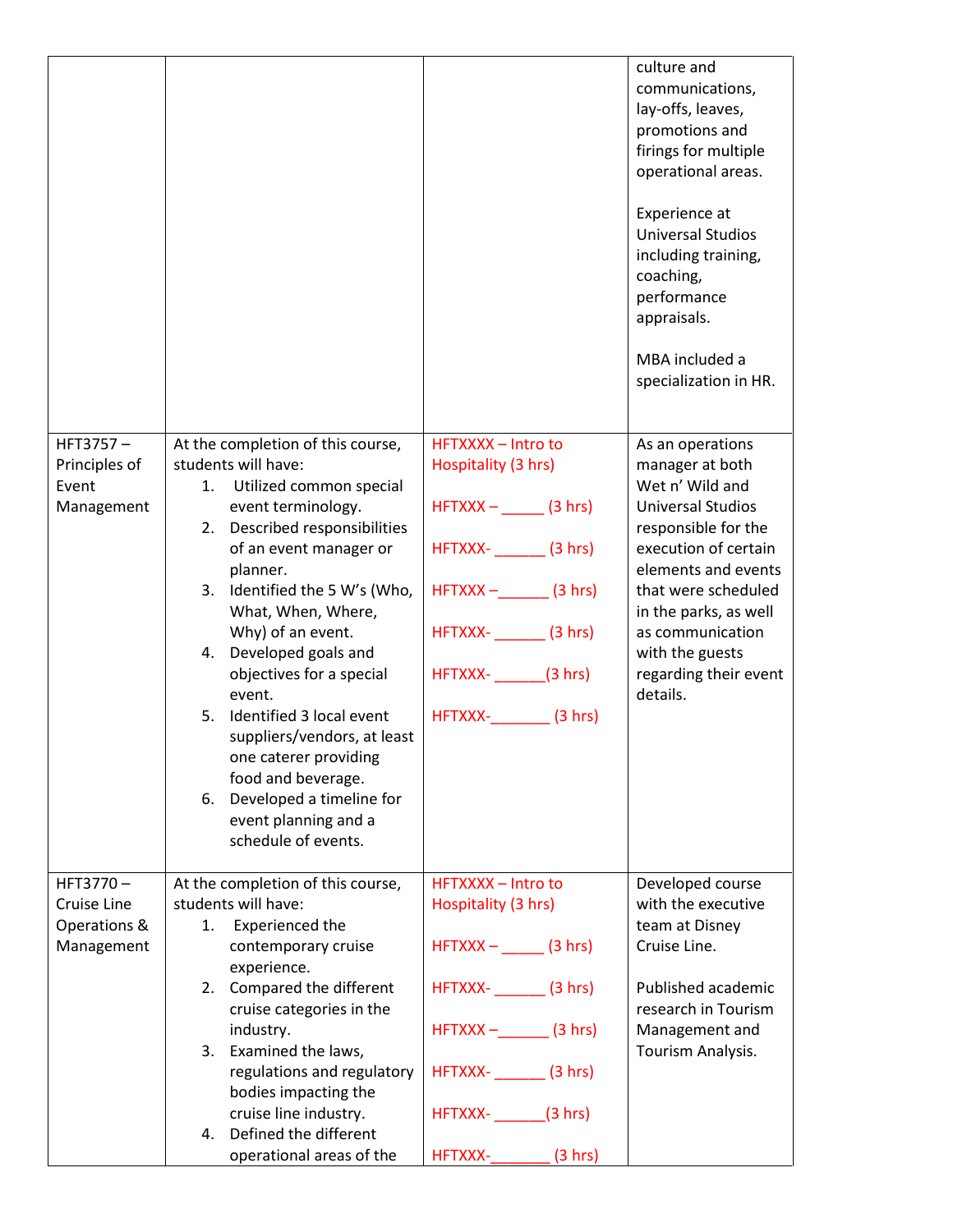|                                                   | cruise industry and<br>described their different<br>functions onboard and<br>shore side.<br>Defined the difference<br>5.<br>career options within the<br>cruise industry.                                                                                                                                                                                                                                                                                  |                                                                                                                                                                   |                                                                                                                                                                                                                                                                     |
|---------------------------------------------------|------------------------------------------------------------------------------------------------------------------------------------------------------------------------------------------------------------------------------------------------------------------------------------------------------------------------------------------------------------------------------------------------------------------------------------------------------------|-------------------------------------------------------------------------------------------------------------------------------------------------------------------|---------------------------------------------------------------------------------------------------------------------------------------------------------------------------------------------------------------------------------------------------------------------|
| HFT4791-<br>Event<br>Management<br>Senior Project | At the completion of this course,<br>students will have:<br>1. Analyzed the essential<br>components of producing<br>an event.<br>2. Implemented the planning<br>process for essential<br>functions of an event.<br>3. Developed and<br>implemented creative<br>décor solutions to<br>enhance an event.<br>4. Developed and<br>implemented creative<br>food and beverage<br>options to service an<br>event.<br>Planning and produced a<br>5.<br>live event. | HFTXXXX - Intro to<br>Hospitality (3 hrs)<br>$HFTXXX -$ (3 hrs)<br>HFTXXX- (3 hrs)<br>$HFTXXX -$ (3 hrs)<br>HFTXXX- (3 hrs)<br>HFTXXX- (3 hrs)<br>HFTXXX- (3 hrs) | As an operations<br>manager at both<br>Wet n' Wild and<br>Universal<br>responsible for the<br>executive of certain<br>elements of events<br>that were scheduled<br>in the park, as well<br>as communication<br>with the guest<br>regarding their<br>events details. |
| HFT3930-                                          | At the completion of this course,                                                                                                                                                                                                                                                                                                                                                                                                                          | HFTXXXX - Intro to                                                                                                                                                | Over 5 years'                                                                                                                                                                                                                                                       |
| <b>Special Topics</b>                             | students will have:                                                                                                                                                                                                                                                                                                                                                                                                                                        | Hospitality (3 hrs)                                                                                                                                               | experience as an                                                                                                                                                                                                                                                    |
| or                                                | Identified important<br>1.                                                                                                                                                                                                                                                                                                                                                                                                                                 |                                                                                                                                                                   | operations                                                                                                                                                                                                                                                          |
| HFT4755-                                          | historical events to the<br>theme park and                                                                                                                                                                                                                                                                                                                                                                                                                 | $HFTXXX -$ (3 hrs)                                                                                                                                                | supervisor/manager/<br>department head at                                                                                                                                                                                                                           |
| <b>Theme Park</b>                                 | attractions industry.                                                                                                                                                                                                                                                                                                                                                                                                                                      | HFTXXX- ________ (3 hrs)                                                                                                                                          | Wet n' Wild and                                                                                                                                                                                                                                                     |
| and                                               | Analyzed theme park<br>2.                                                                                                                                                                                                                                                                                                                                                                                                                                  |                                                                                                                                                                   | Universal Studios.                                                                                                                                                                                                                                                  |
| Attractions<br>Management                         | management leadership<br>strategies.                                                                                                                                                                                                                                                                                                                                                                                                                       | $HFTXXX -$ (3 hrs)                                                                                                                                                | Responsible for<br>leading and                                                                                                                                                                                                                                      |
|                                                   | Experience a theme park<br>3.                                                                                                                                                                                                                                                                                                                                                                                                                              | HFTXXX- (3 hrs)                                                                                                                                                   | managing multiple                                                                                                                                                                                                                                                   |
|                                                   | operation as a guest.                                                                                                                                                                                                                                                                                                                                                                                                                                      |                                                                                                                                                                   | operational areas                                                                                                                                                                                                                                                   |
|                                                   | 4. Applied the leadership<br>strategies analyzed to                                                                                                                                                                                                                                                                                                                                                                                                        | HFTXXX- (3 hrs)                                                                                                                                                   | and teams of up to<br>200 employees.                                                                                                                                                                                                                                |
|                                                   | another Resort or                                                                                                                                                                                                                                                                                                                                                                                                                                          | HFTXXX- (3 hrs)                                                                                                                                                   |                                                                                                                                                                                                                                                                     |
|                                                   | Hospitality operation.                                                                                                                                                                                                                                                                                                                                                                                                                                     |                                                                                                                                                                   |                                                                                                                                                                                                                                                                     |
|                                                   | Described the different<br>5.<br>operational areas of a<br>theme park.                                                                                                                                                                                                                                                                                                                                                                                     |                                                                                                                                                                   |                                                                                                                                                                                                                                                                     |
|                                                   |                                                                                                                                                                                                                                                                                                                                                                                                                                                            |                                                                                                                                                                   |                                                                                                                                                                                                                                                                     |
|                                                   |                                                                                                                                                                                                                                                                                                                                                                                                                                                            |                                                                                                                                                                   |                                                                                                                                                                                                                                                                     |

**XXXXX** has the following advanced degrees, including 18 credit hours in management/hospitality management:

\*MBA, University of Central Florida, 2000 (18 "management" hours)